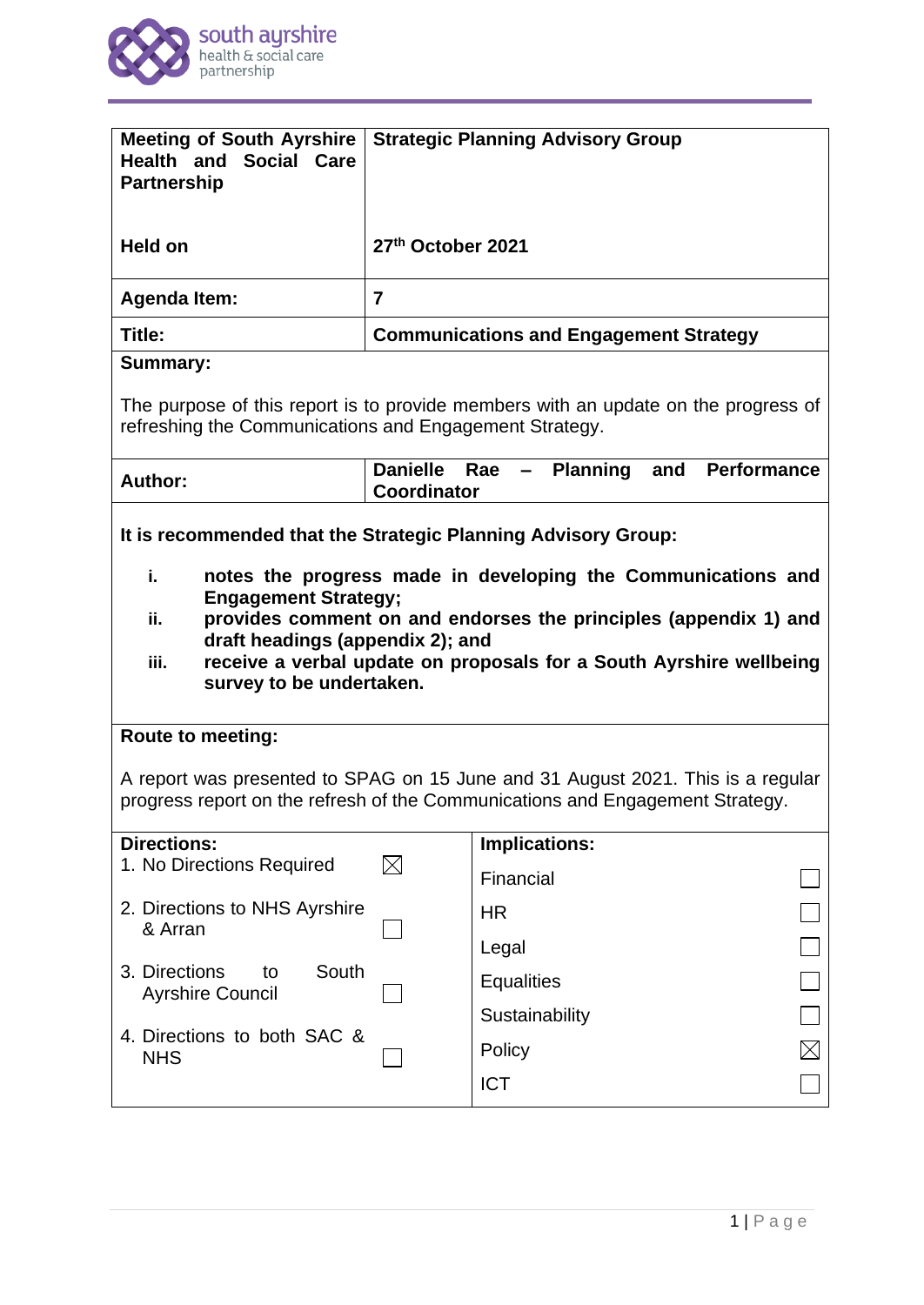

# **COMMUNICATIONS AND ENGAGEMENT STRATEGY**

## **1. PURPOSE OF REPORT**

1.1 This report is to provide members with an update on the progress of refreshing the Communications and Engagement Strategy.

## **2. RECOMMENDATION**

- **2.1It is recommended that the Strategic Planning Advisory Group:**
	- **i. notes the progress made in developing the Communications and Engagement Strategy;**
	- **ii. provides comment on and endorses the principles (appendix 1) and draft headings (appendix 2);**
	- **iii. receive a verbal update on proposals for a South Ayrshire wellbeing survey to be undertaken.**

## **3. BACKGROUND INFORMATION**

- 3.1Effective participation and engagement is at the very heart of achieving of the vision of the South Ayrshire Health and Social Care Partnership. A key objective of the IJB's Strategic Plan is for the HSCP to be transparent and listen to our communities.
- 3.2In preparing the Strategic Plan, the HSCP had to be innovative in its methods to engage meaningfully with communities and received support from partners to do this. Feedback on the HSCP's engagement with communities was gathered during the Strategic Plan consultation. A quarter of respondents felt that the HSCP engages poorly with communities. Suggestions to build on engagement so far included listening to people who use services, engaging face-to-face (when possible), using a variety of communication methods and the use of a citizen's panel.
- 3.3The HSCP wants to build on the engagement that has already taken place and ensure that the views of people who use our services and wider stakeholders are constantly shaping the way services are delivered by the HSCP. The [Independent](https://www.gov.scot/groups/independent-review-of-adult-social-care/)  [Review of Adult Social Care](https://www.gov.scot/groups/independent-review-of-adult-social-care/) and [The Promise](https://thepromise.scot/) emphasise the value of shaping services with the people who use them, their families and carers.
- 3.4The HSCP developed a [Participation and Engagement Strategy](https://www.south-ayrshire.gov.uk/health-social-care-partnership/documents/SA50614_SOUTH%20AYRSHIRE%20HEALTH_ENGAGEMENT%20STRATEGY%20Digital%20PDF_Fin%203.pdf) and a [Communication Strategy](https://www.south-ayrshire.gov.uk/health-social-care-partnership/documents/Final%20Communication%20Strategy%20and%20Plan.pdf) which have been used as guidance documents for engagement and consultation work.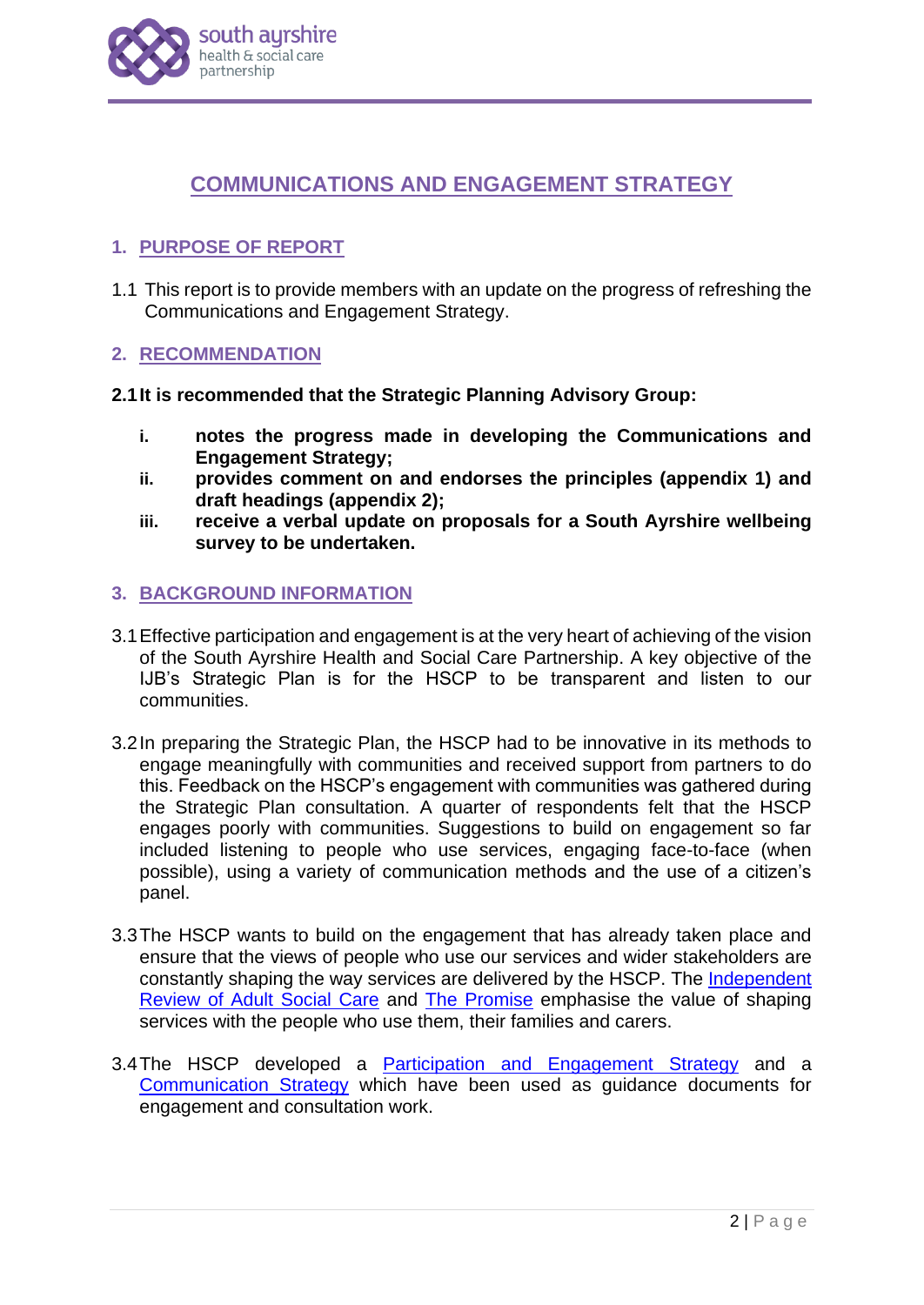

- 3.5South Ayrshire's Wellbeing Pledge emphasises the HSCP and communities working together to contribute to a common goal. The HSCP committed in the Strategic Plan to refresh our Communications and Participation and Engagement Strategies to help guide and inform consultation activity in the future. The current strategies will be reviewed in their entirety and our intention is to publish a new Communications and Engagement strategy by the end of 2021.
- 3.6This will provide a framework on how we can improve our engagement with those who do not traditionally take part and provide direction on how best the HSCP can engage with communities reflecting measures caused by the COVID-19 pandemic. In doing so, we will ensure our engagement activity is aligned closely with our Community Planning partners, ensuring that duplication and 'consultation fatigue' are avoided as much as possible. The HSCP will also ensure Locality Planning Partnerships are involved to engage with communities at a local level.
- 3.7Importantly, while basing the strategy on the needs of our local population, we are committed to working towards being an Inclusive Communication organisation ensuring we are considering the best ways of communicating with everyone in our communities.
- 3.8We will ensure the Strategy is aligned with national policy including the [Community](https://www.gov.scot/policies/community-empowerment/)  [Empowerment \(Scotland\) Act 2015](https://www.gov.scot/policies/community-empowerment/) and the [Scottish Government's National](https://nationalperformance.gov.scot/national-outcomes/communities)  [Performance Framework](https://nationalperformance.gov.scot/national-outcomes/communities) particularly the National Outcome 'We live in communities that are inclusive, empowered, resilient and safe.' We will also pay close attention to the recently published ['Planning with People Guidance'](https://www.gov.scot/publications/planning-people/pages/2/) (Scottish Government and COSLA) and the national standards for community engagement [developed](https://www.scdc.org.uk/what/national-standards) by SCDC and endorsed by statutory agencies.

## **4. REPORT**

- 4.1The Strategy Writing Group continues to meet monthly and will do so throughout the duration of the strategy development.
- 4.2Following on from discussion at the SPAG meeting on 31 August 2021, Locality Planning Partnerships were asked if any of their members would like to be a part of the strategy development group. This generated some notes of interest and two members of the community have come forward to be part of the Strategy Writing Group with one person attending our meeting on 5 October 2021.
- 4.3**A key focus this month has been to pull together an early draft of the strategy (including contributions from a range of partners) – the headings and an outline of this draft are included in Appendix 2. A set of principles on which the strategy will be based are outlined at Appendix 1.**
- 4.4Healthcare Improvement Scotland provided a brief overview to the Strategy Writing Group on the draft Quality Framework for Community Engagement with a fuller presentation for our next meeting on  $9<sup>th</sup>$  November. This will support the writing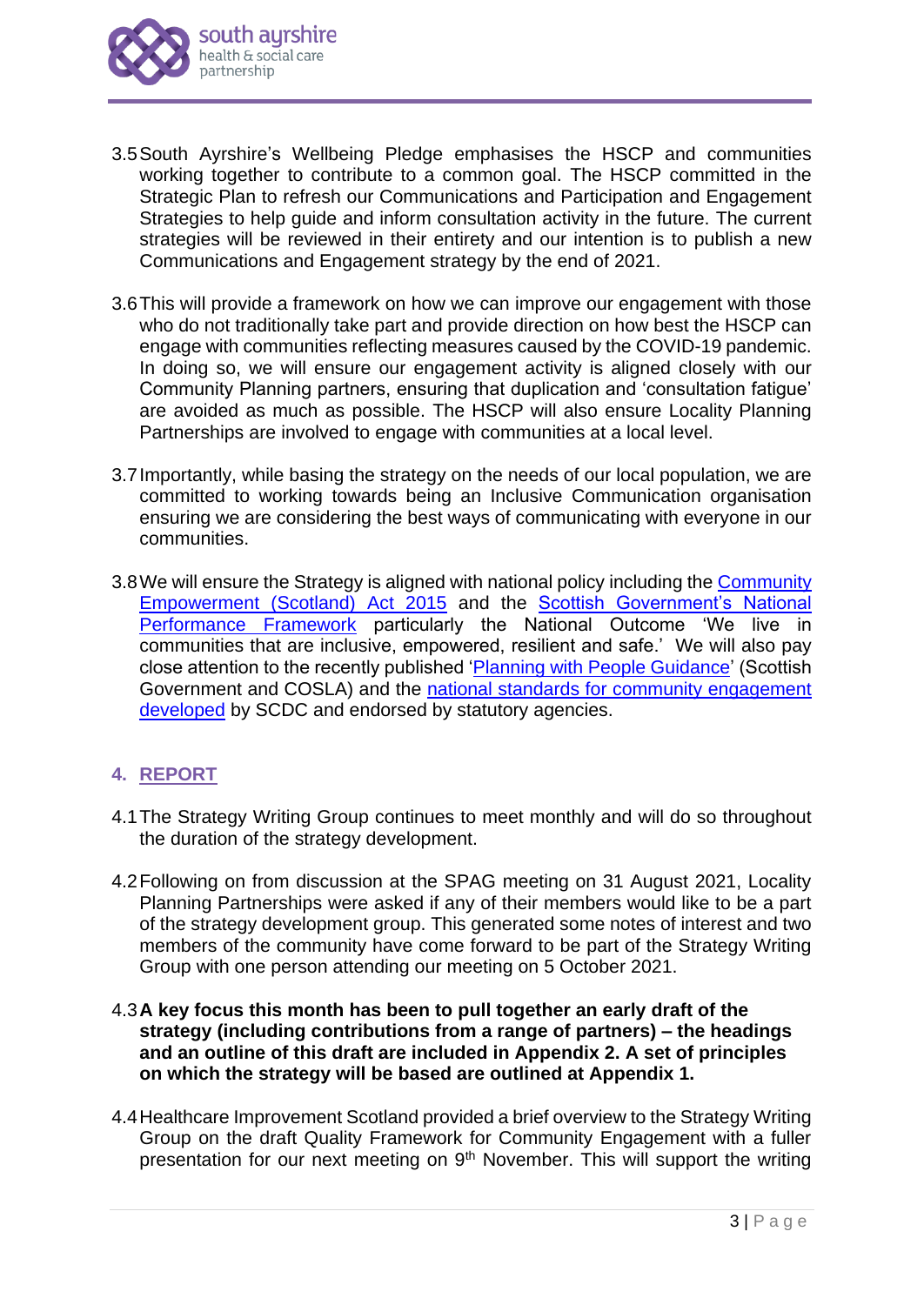

group to carry out a self-evaluation of current communications and engagement activity.

- 4.5The group have established principles on which the Strategy will be based (Appendix 1). The principles take account of the variety of stakeholders the HSCP communicate with, the value of collaboration with our partners and the importance of inclusive and accessible communication.
- 4.6Members of the group have been asked to share information and findings on engagement exercises that they have carried out which may information the strategy particularly feedback on how the Health and Social Care Partnership communicates and engages with the community and other key stakeholders.
- 4.7A strategy timeline has also been developed to ensure adequate time for drafting, engagement and consultation and redrafting prior to approval in March 2022.
- 4.8The group are continuing to carry out a mapping exercise to look at routes into the community. This exercise is considering existing engagement groups used by all members of the development group. Examples include the South Ayrshire 1000 citizens panel, Locality Planning Partnerships and the Champions Boards. The mapping exercise will also allow us to identify gaps in areas of engagement.
- 4.9At the next meeting of the group on 9 November 2021, as well as the presentation from Healthcare Improvement, the Service Lead for Thriving Communities at South Ayrshire Council is going to present to the group the new structure within the team and other engagement methods the HSCP can make use of.

## 5. **STRATEGIC CONTEXT**

5.1 Effective participation and engagement is at the very heart of achieving of the vision of the South Ayrshire Health and Social Care Partnership. A key objective of the IJB's Strategic Plan is for the HSCP to be transparent and listen to our communities.

## 6. **IMPLICATIONS**

#### **6.1 Financial Implications**

6.1.1There may be financial implications of the Communications and Engagement Strategy but these implications will be brought to the IJB as appropriate.

## **6.2 Human Resource Implications**

6.2.1There are no HR implications to agreeing this report.

#### **6.3 Legal Implications**

6.3.1There are no legal implications to agreeing this report.

## **6.4 Equalities implications**

6.4.1A full equality impact assessment will be undertaken on the strategy.